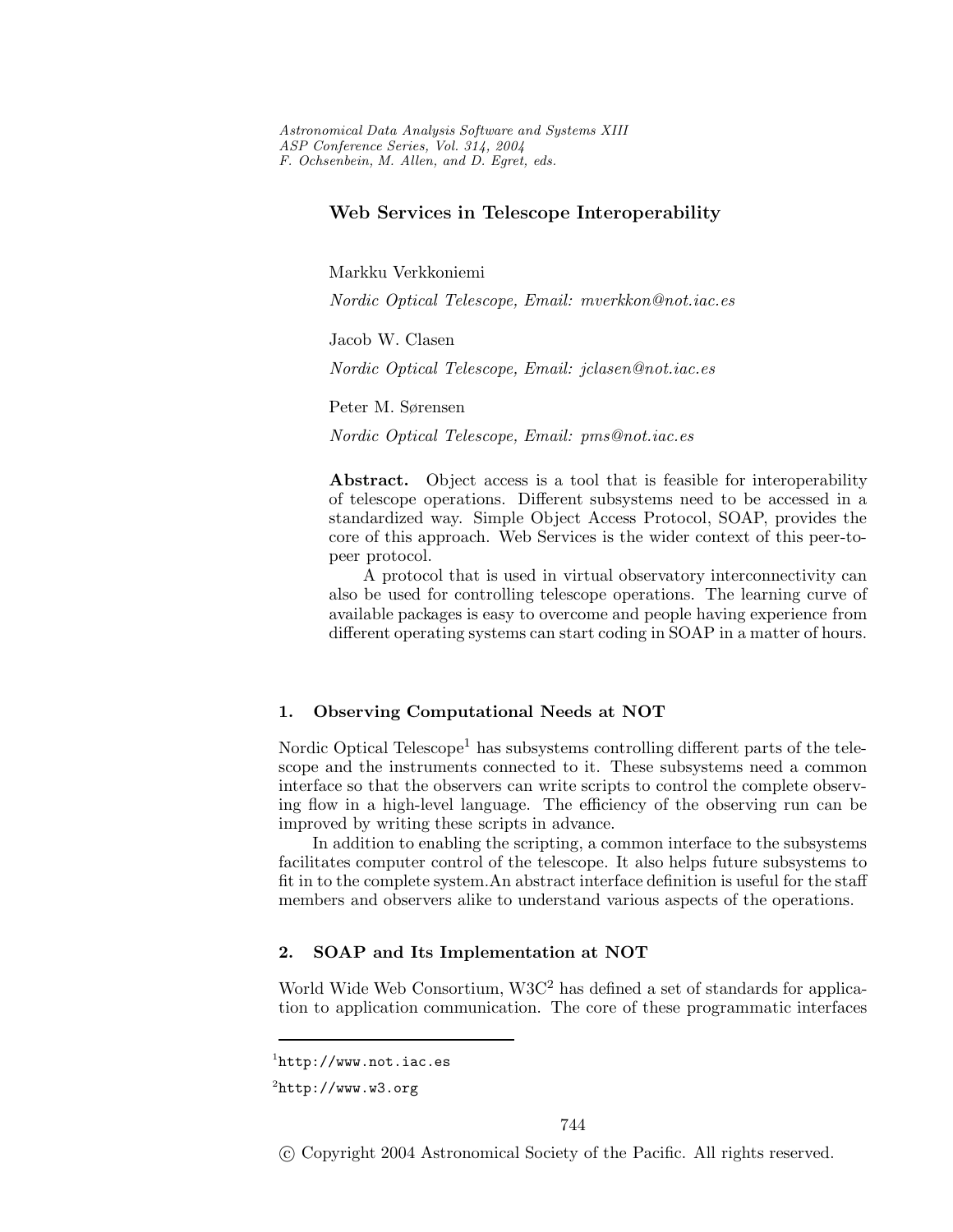made available is SOAP that enables the communication. In our implementation SOAP uses XML on HTTP to enable RPC calls to different systems. It is totally independent of operating systems and programming languages. We are at present using  $C, C++, Perl$  and Python with SOAP packages on Linux.

With these packages remote objects can be accessedas if they were local to the application. The intrinsics of the actual remote calls are transparent to the application developer.

At NOT we are using SOAP protocol version 1.1. The core package for the operations is  $gSOP<sup>3</sup>$ , which when using with C has a small memory footprint, only around150 kB per server process. This allows us to have a multitude of services running on a single Intel PC computer.

The overhead for a typical subsystem call with gSOAP between two 2 GHz Pentium CPU based PCs is around 1 ms. In our subsystem operations this is very well accepted.

In practical terms SOAP works like this:

- The SOAP library on the client side is constructing an XML envelope for the call parameters.
- The standardized XML message is sent on the wire to the server listening at a specific TCP/IP port on a computer.
- The server does its task accordingly, and sends back a message to the client.

#### **3. Thin Client—Thin Server**

Each client-server pair consists of SOAP compatible programs. The port numbers for respective services are held in /etc/services file, and a library function is used to pick up the port number. Each subsystem has a server for its set of parallel functionality. For example, if the filter holders of an instrument *can* be operated simultaneously, they *shall* have a server for each single filter holder.

Instead of a monolithic server solution we have several tiny processes doing one thing, as seen in Figure 1.

The logging of the system is dealt with a syslog server that reports the functionality in a common log that is filtered to be displayed for the user. There are four different levels of logging: notice, warning, error, and debug. The display filtering is performed based on these levels.

The operating system is taking care of time-sharing between the servers, and the SOAP library takes care of the message queuing. This way we need not implement multi-threading in the servers. Operations on the subsystems can be made simultaneously, and both client and server program code complexity is reduced to a very simple level.

The TCS does not have any SOAP libraries. Therefore, there is a computer that is implementing SOAP server wrappers to the TCS RPC calls that operate the telescope itself.

<sup>3</sup>http://http://www.cs.fsu.edu/~engelen/soap.html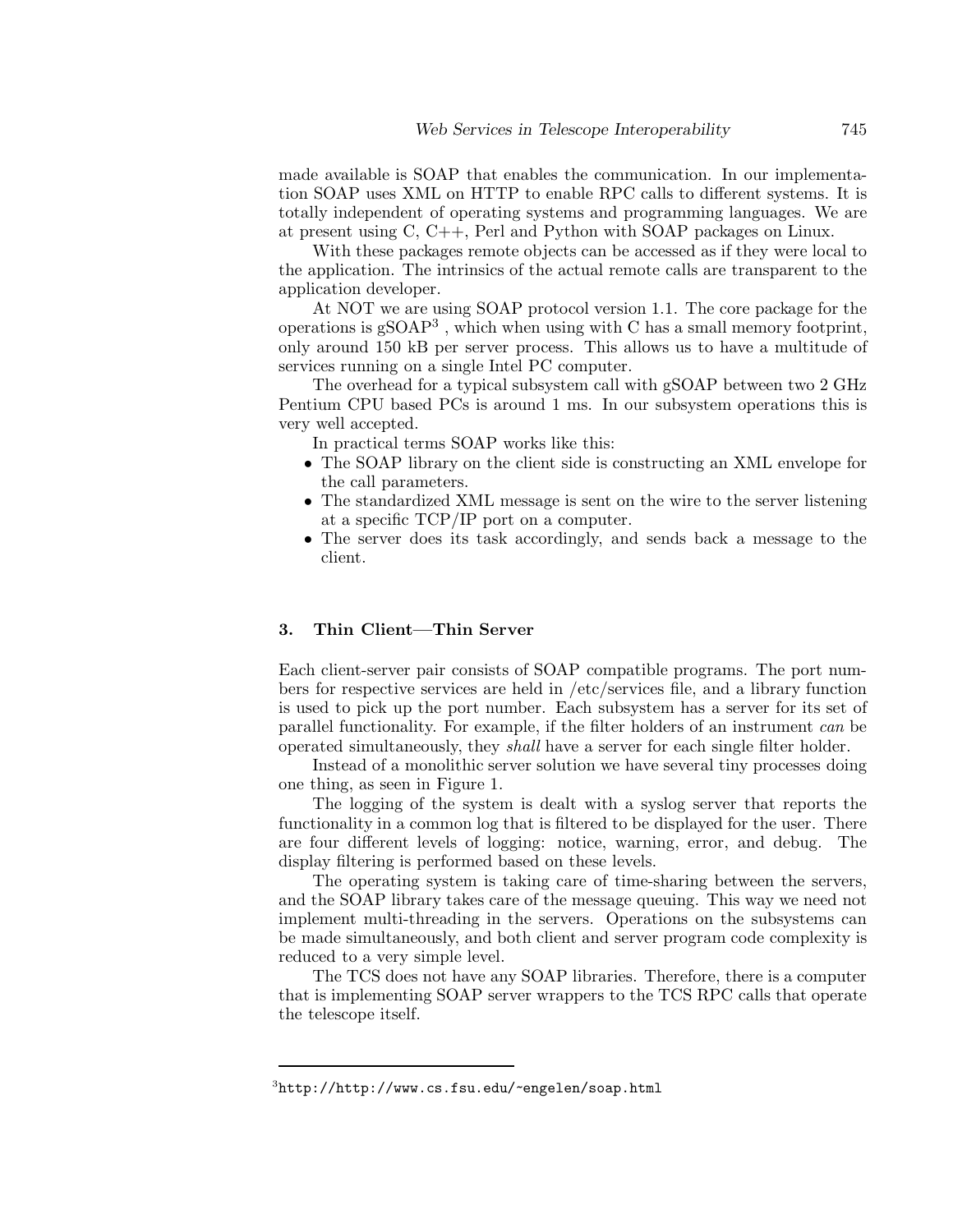

Figure 1. Client/Server pair examples.

# **4. Status of Subsystems**

The status display is updated by the subsystems. When starting subsystems, their status can be queried. It is the responsibility of the client to make sure that the server can perform the request, andit is the responsibility of the server to know its own status. This status is then displayed in a separate subsystem with a SOAP interface visible to the person using the telescope.

A well-defined interface to the status display enables several approaches to the displays that can be used for real-time light path analysis, for example.

### **5. WSDL**

Web Services Description Language is defining the interface to the server. This interface definition is automatically produced by gSOAP, and by that definition a client can be programmed independently to send SOAP requests.

The WSDL file is also created in XML.

With this approach you can start programming the server without clear interface definition. When the server is made ready, the interface is created by the library. This shortens the total development time.

### **6. What about security?**

When mentioning using Web Services for controlling telescope operations a question usually arises about security.

Asynchronous SOAP operations can easily be controlledwith packet filtering techniques. As each atomic service has a dedicated server port number, fine-grain control is possible.

There are no secrets sent on the wire, so encrypting the messages is not necessary.